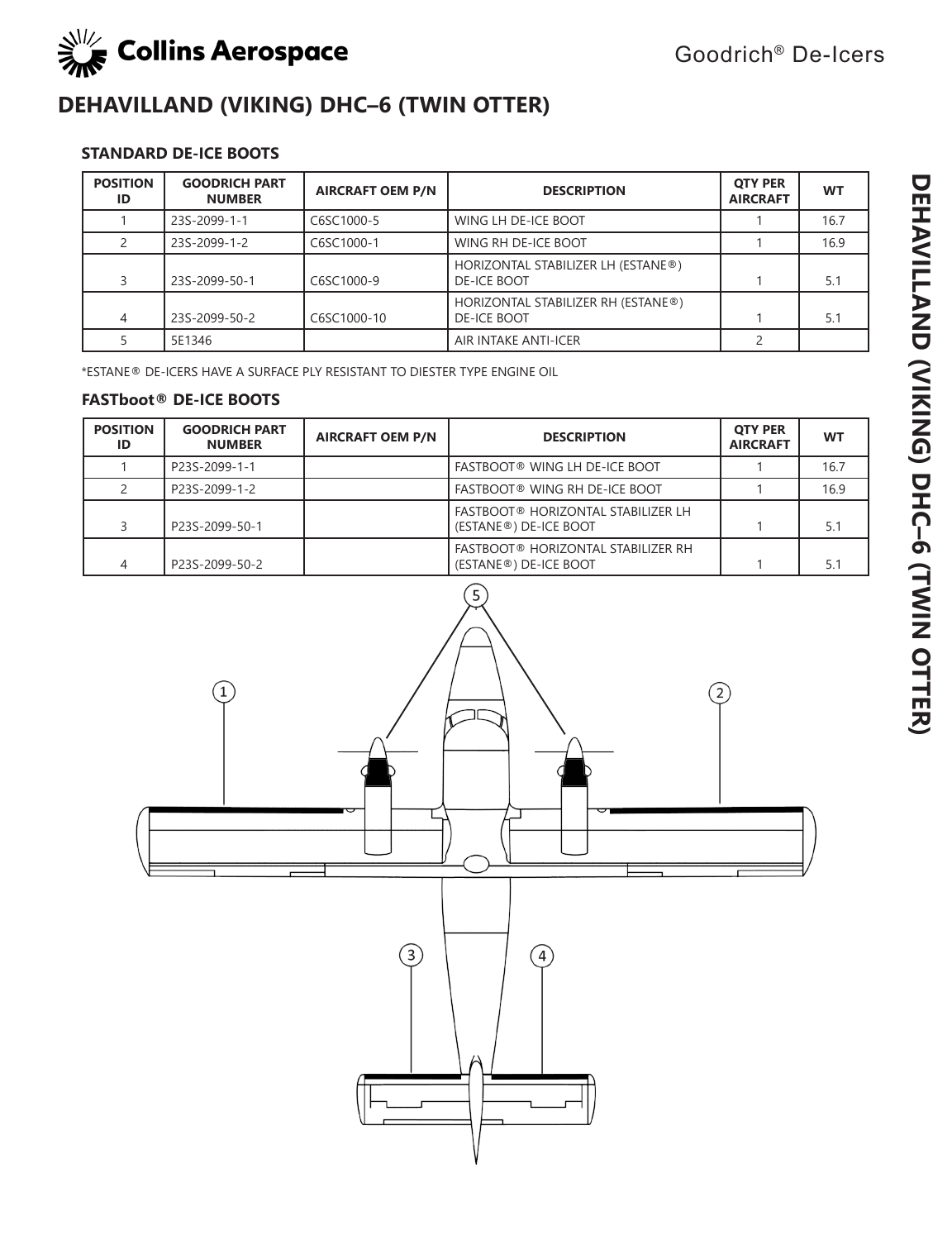

# **DEHAVILLAND (VIKING) DHC–6-1 (TWIN OTTER)**

# **STANDARD DE-ICE BOOTS**

| <b>POSITION</b><br>ID | <b>GOODRICH PART</b><br><b>NUMBER</b> | <b>AIRCRAFT OEM P/N</b> | <b>DESCRIPTION</b>                                       | <b>OTY PER</b><br><b>AIRCRAFT</b> | <b>WT</b> |
|-----------------------|---------------------------------------|-------------------------|----------------------------------------------------------|-----------------------------------|-----------|
|                       | 23S-2099-1-1                          | C6SC1000-5              | WING LH DE-ICE BOOT                                      |                                   | 16.7      |
|                       | 23S-2099-1-2                          | C6SC1000-1              | WING RH DE-ICE BOOT                                      |                                   | 16.9      |
|                       | 23S-2099-50-1                         | C6SC1000-9              | HORIZONTAL STABILIZER LH (ESTANE®)<br><b>DE-ICE BOOT</b> |                                   | 5.1       |
| 4                     | 23S-2099-50-2                         | C6SC1000-10             | HORIZONTAL STABILIZER RH (ESTANE®)<br><b>DE-ICE BOOT</b> |                                   | 5.1       |
|                       | 5E1346                                |                         | AIR INTAKE ANTI-ICER                                     |                                   |           |

\*ESTANE® DE-ICERS HAVE A SURFACE PLY RESISTANT TO DIESTER TYPE ENGINE OIL

| <b>POSITION</b><br>ID | <b>GOODRICH PART</b><br><b>NUMBER</b> | <b>AIRCRAFT OEM P/N</b> | <b>DESCRIPTION</b>                                                              | <b>OTY PER</b><br><b>AIRCRAFT</b> | <b>WT</b> |
|-----------------------|---------------------------------------|-------------------------|---------------------------------------------------------------------------------|-----------------------------------|-----------|
|                       | P23S-2099-1-1                         |                         | <b>FASTBOOT® WING LH DE-ICE BOOT</b>                                            |                                   | 16.7      |
|                       | P23S-2099-1-2                         |                         | <b>FASTBOOT® WING RH DE-ICE BOOT</b>                                            |                                   | 16.9      |
|                       | P23S-2099-50-1                        |                         | <b>FASTBOOT® HORIZONTAL STABILIZER LH</b><br>(ESTANE®) DE-ICE BOOT              |                                   | 5.1       |
|                       | P23S-2099-50-2                        |                         | <b>FASTBOOT® HORIZONTAL STABILIZER RH</b><br>(ESTANE <sup>®</sup> ) DE-ICE BOOT |                                   |           |

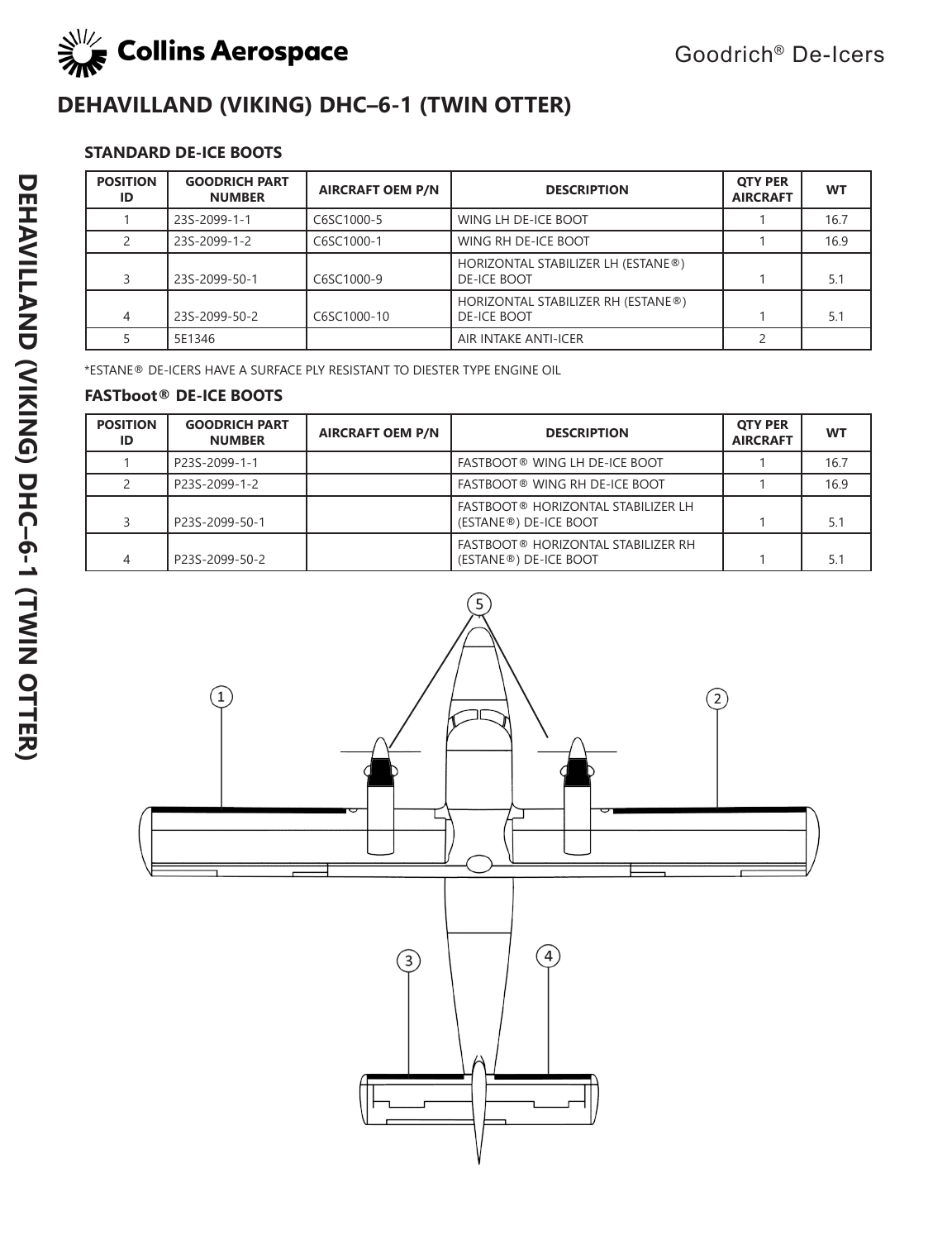

# **DEHAVILLAND (VIKING) DHC–6-100 (TWIN OTTER)**

## **STANDARD DE-ICE BOOTS**

| <b>POSITION</b><br>ID | <b>GOODRICH PART</b><br><b>NUMBER</b> | <b>AIRCRAFT OEM P/N</b> | <b>DESCRIPTION</b>                                       | <b>OTY PER</b><br><b>AIRCRAFT</b> | <b>WT</b> |
|-----------------------|---------------------------------------|-------------------------|----------------------------------------------------------|-----------------------------------|-----------|
|                       | 23S-2099-1-1                          | C6SC1000-5              | WING LH DE-ICE BOOT                                      |                                   | 16.7      |
|                       | 23S-2099-1-2                          | C6SC1000-1              | WING RH DE-ICE BOOT                                      |                                   | 16.9      |
|                       | 23S-2099-50-1                         | C6SC1000-9              | HORIZONTAL STABILIZER LH (ESTANE®)<br><b>DE-ICE BOOT</b> |                                   | 5.1       |
|                       | 23S-2099-50-2                         | C6SC1000-10             | HORIZONTAL STABILIZER RH (ESTANE®)<br><b>DE-ICE BOOT</b> |                                   | 5.1       |
|                       | 5E1346                                |                         | <b>ENGINE INLET ANTI-ICER</b>                            |                                   |           |

\*ESTANE® DE-ICERS HAVE A SURFACE PLY RESISTANT TO DIESTER TYPE ENGINE OIL

| <b>POSITION</b><br>ID | <b>GOODRICH PART</b><br><b>NUMBER</b> | <b>AIRCRAFT OEM P/N</b> | <b>DESCRIPTION</b>                                                              | <b>OTY PER</b><br><b>AIRCRAFT</b> | <b>WT</b> |
|-----------------------|---------------------------------------|-------------------------|---------------------------------------------------------------------------------|-----------------------------------|-----------|
|                       | P23S-2099-1-1                         |                         | <b>FASTBOOT® WING LH DE-ICE BOOT</b>                                            |                                   | 16.7      |
|                       | P23S-2099-1-2                         |                         | <b>FASTBOOT® WING RH DE-ICE BOOT</b>                                            |                                   | 16.9      |
|                       | P23S-2099-50-1                        |                         | <b>FASTBOOT® HORIZONTAL STABILIZER LH</b><br>(ESTANE®) DE-ICE BOOT              |                                   | 5.1       |
|                       | P23S-2099-50-2                        |                         | <b>FASTBOOT® HORIZONTAL STABILIZER RH</b><br>(ESTANE <sup>®</sup> ) DE-ICE BOOT |                                   | 5.1       |

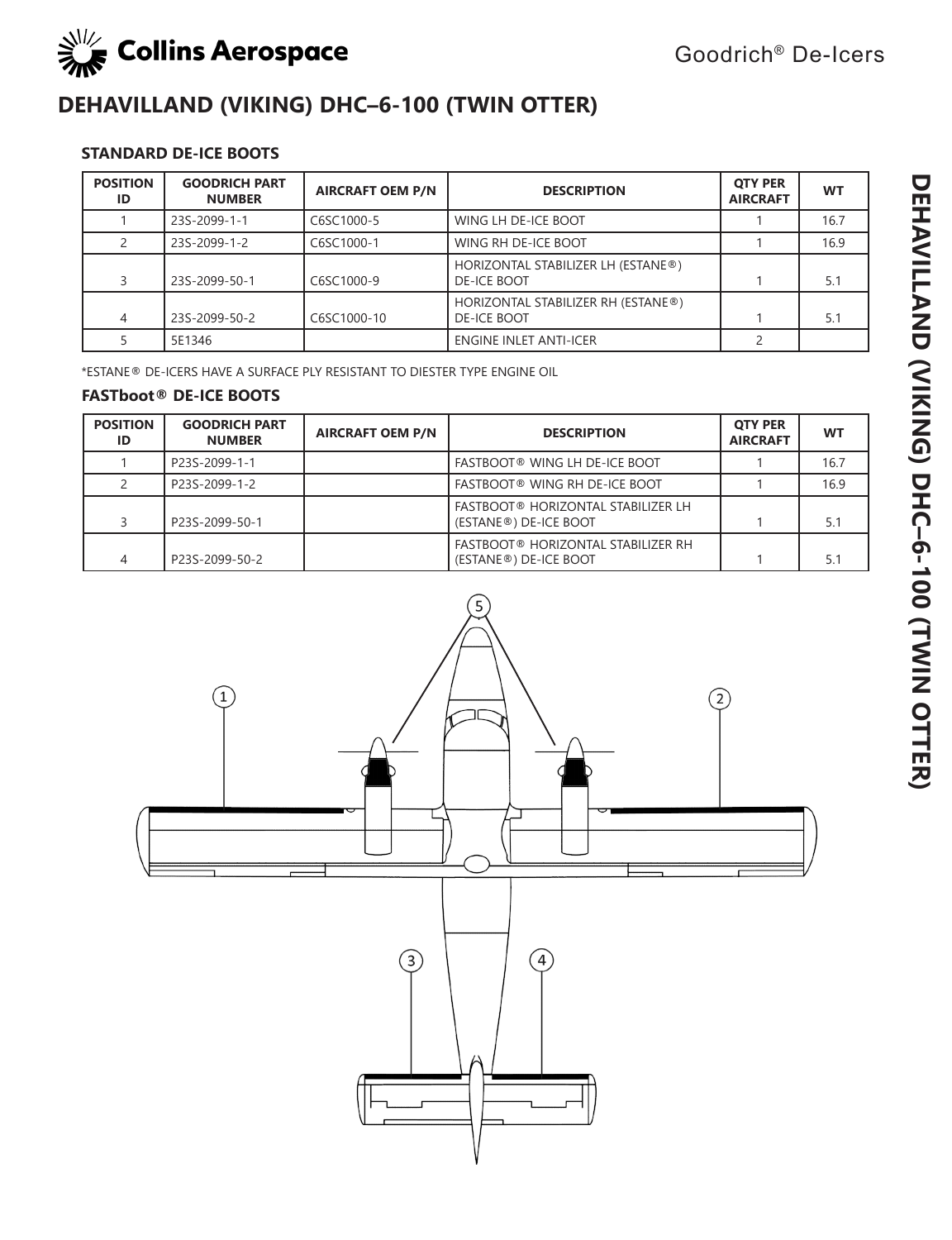

# **DEHAVILLAND (VIKING) DHC–6-200 (TWIN OTTER)**

## **STANDARD DE-ICE BOOTS**

| <b>POSITION</b><br>ID | <b>GOODRICH PART</b><br><b>NUMBER</b> | <b>AIRCRAFT OEM P/N</b> | <b>DESCRIPTION</b>                                       | <b>OTY PER</b><br><b>AIRCRAFT</b> | <b>WT</b> |
|-----------------------|---------------------------------------|-------------------------|----------------------------------------------------------|-----------------------------------|-----------|
|                       | 23S-2099-1-1                          | C6SC1000-5              | WING LH DE-ICE BOOT                                      |                                   | 16.7      |
|                       | 23S-2099-1-2                          | C6SC1000-1              | WING RH DE-ICE BOOT                                      |                                   | 16.9      |
|                       | 23S-2099-50-1                         | C6SC1000-9              | HORIZONTAL STABILIZER LH (ESTANE®)<br><b>DE-ICE BOOT</b> |                                   | 5.1       |
| 4                     | 23S-2099-50-2                         | C6SC1000-10             | HORIZONTAL STABILIZER RH (ESTANE®)<br><b>DE-ICE BOOT</b> |                                   | 5.1       |
|                       | 5E1346                                |                         | <b>ENGINE INLET ANTI-ICER</b>                            |                                   |           |

\*ESTANE® DE-ICERS HAVE A SURFACE PLY RESISTANT TO DIESTER TYPE ENGINE OIL

| <b>POSITION</b><br>ID | <b>GOODRICH PART</b><br><b>NUMBER</b> | <b>AIRCRAFT OEM P/N</b> | <b>DESCRIPTION</b>                                                  | <b>OTY PER</b><br><b>AIRCRAFT</b> | <b>WT</b> |
|-----------------------|---------------------------------------|-------------------------|---------------------------------------------------------------------|-----------------------------------|-----------|
|                       | P23S-2099-1-1                         |                         | <b>FASTBOOT® WING LH DE-ICE BOOT</b>                                |                                   | 16.7      |
|                       | P23S-2099-1-2                         |                         | <b>FASTBOOT® WING RH DE-ICE BOOT</b>                                |                                   | 16.9      |
|                       | P23S-2099-50-1                        |                         | <b>FASTBOOT® HORIZONTAL STABILIZER LH</b><br>(ESTANE®) DE-ICE BOOT  |                                   | 5.1       |
|                       | P23S-2099-50-2                        |                         | <b>FASTBOOT® HORIZONTAL STABILIZER RH</b><br>((ESTANE®) DE-ICE BOOT |                                   | 5.1       |